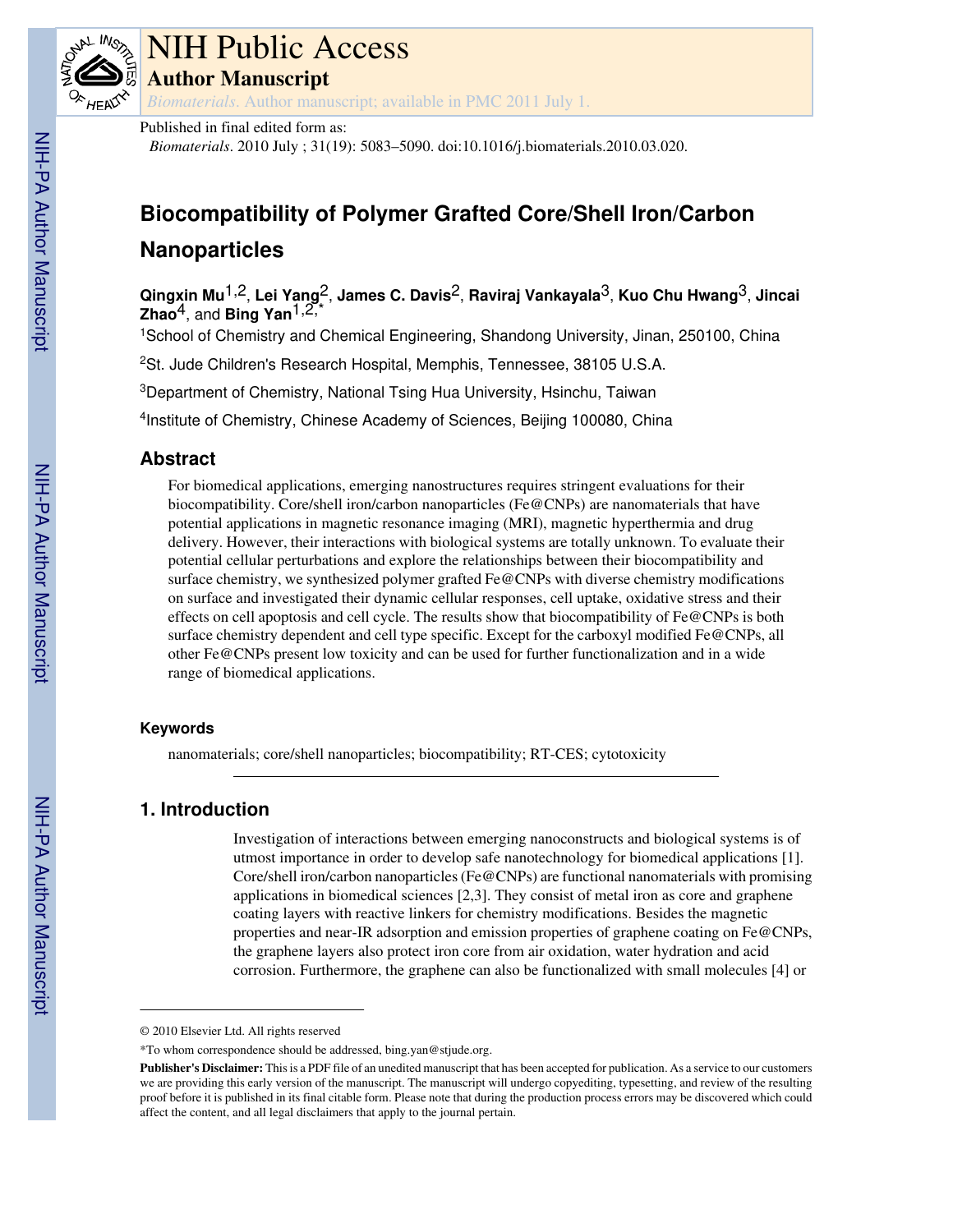biomacromolecules [5] for cell targeting and other functions. Therefore, they can be used as promising biomedical nanodevices, such as magnetic resonance imaging (MRI) contrast agents, tumor targeting hyperthermia agents and drug delivery carriers. Fe@CNPs can now be produced in high purity and large quantity [2,3]. However, the interactions of  $Fe@CNPs$  with biological systems are totally unknown. As a functional nanomaterial for biomedical applications, its biological impacts need to be addressed.

Although cellular effects of Fe@CNPs are unknown, biological perturbations of other carbonbased nanomaterials have been reported [6–14]. Based on previous reports and our own observations, these materials may have toxicity. For instance, pristine carbon nanotubes (CNTs) can induce cell apoptosis by activating MAPK and NF-κB signaling pathways [9]. We discovered that water soluble carboxylated single walled carbon nanotube (SWCNT-COOH) inhibited cell proliferation by suppressing BMP signaling [10]. Fullerenes may cause lipid peroxidation under normal cell culture condition with room light [13]. The biological activities of nanomaterials are mostly dictated by their surface properties [15–17]. Therefore, the toxicity can possibly be remedied through surface chemistry modifications. Using a nanocombinatorial chemistry approach, we proved this hypothesis by reducing CNTs' protein binding, cytotoxicity and immune perturbations [18]. To identify the suitability of Fe@CNPs carrying different surface chemistry in various biomedical applications, we studied their interactions with mammalian cells by monitoring their cell uptake, effects on cellular oxidative stress, cell proliferation, apoptosis and cell cycle.

## **2. Materials and methods**

#### **2.1. Cell cultures, materials and reagents**

HEK293 (human embryonic kidney epithelial) and C33A (human cervical carcinoma epithelial) cells (from ATCC) were grown in Dulbecco's Minimum Essential Medium (DMEM, Gibco, Grand Island, NY, USA) supplemented with 10% heat-inactivated fetal bovine serum (Invitrogen, Carlsbad, CA, USA), 2 mM L-glutamine, 100 μg/mL penicillin and 100 U/mL streptomycin. The cells were grown in a humidified incubator at 37  $\degree$ C (95% humidity, 5%  $CO<sub>2</sub>$ ). Guava Nexin-V apoptosis and Guava cell cycle reagents were purchased from Millipore Corp. (Billerica, MA, USA). Other chemicals were purchased from Sigma Aldrich (St. Louis, MO, USA).

#### **2.2. Synthesis of polymer coated Fe@CNPs**

**2.2.1. CNPA—**In a typical experiment, Fe@CNPs (50 mg) was suspended in an aqueous solution (8 ml) containing acrylic acid (AA, 1 mL) monomer. The solution was then ultrasonicated in a bath-type ultrasonicator for 2 min to help disperse the core/shell iron/carbon nanoparticles. A tetrahydrofuran (THF) solution (0.25 mL) containing benzoyl peroxide (22.5 mg) was added to the solution, followed by ultrasonication for an additional 10 min. This process was repeated 4 or 5 times with a total amount of 90–120 mg benzoyl peroxide added. The final solution was then diluted with deionized water, filtered through a Nylon 66 (0.45 μm) membrane, and washed with deionized water several times to thoroughly remove free, unbound PAA polymers from CNPAs.

**2.2.2. CNPB—**In a typical experiment, Fe@CNPs (50 mg) was suspended in toluene (10 ml) containing N-vinyl pyrrolidone (2 mL) monomer. The solution was then ultrasonicated in a bath-type ultrasonicator for 2 min to help disperse the core/shell iron/carbon nanoparticles. A tetrahydrofuran (THF) solution (0.25 mL) containing benzoyl peroxide (22.5 mg) was added to the solution, followed by ultrasonication for an additional 10 min. This process was repeated 8 or 9 times with a total amount of 150–180 mg benzoyl peroxide added. The final solution was then diluted with ethanol, filtered through Nylon 66 (0.45 μm) membrane, and washed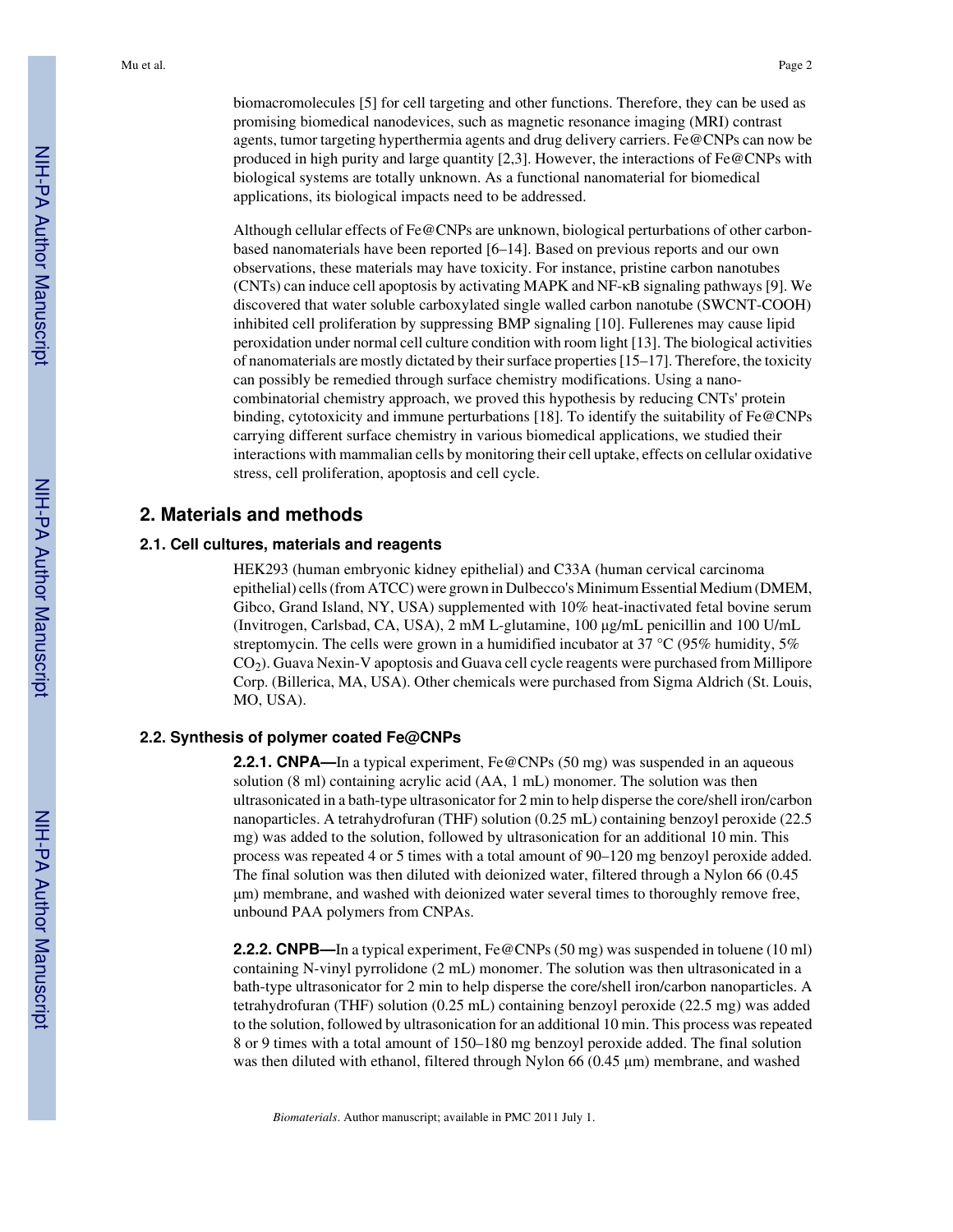with deionized water several times to thoroughly remove free, unbound PVP polymers from CNPBs.

**2.2.3. CNPC—**In a typical experiment, Fe@CNPs (50mg) was suspended in ethanol 20 ml) containing 0.1 M 2-aminoethyl methacrylate monomer. The solution was then ultrasonicated in a bath-type ultrasonicator for 2 min to help disperse the core/shell iron/carbon nanoparticles. A tetrahydrofuran (THF) solution (0.25 mL) containing benzoyl peroxide (22.5 mg) was added to the solution, followed by ultrasonication for an additional 10 min. This process was repeated 4 or 5 times with a total amount of 90–120 mg benzoyl peroxide added. The final solution was then diluted with ethanol, filtered through Nylon 66 (0.45 μm) membrane, and washed with deionized water several times to thoroughly remove free, unbound PAEMA polymers from CNPCs.

**2.2.4. CNPD—**In a typical experiment, Fe@CNPs (50 mg) was suspended in an aqueous solution (8 ml) containing 2-hydroxethyl methacrylate (2 mL) monomer. The solution was then ultrasonicated in a bath-type ultrasonicator for 2 min to help disperse the core/shell iron/carbon nanoparticles. A tetrahydrofuran (THF) solution (0.25 mL) containing benzoyl peroxide (22.5 mg) was added to the solution, followed by ultrasonication for an additional 10 min. This process was repeated 4 or 5 times with a total amount of 90–120 mg benzoyl peroxide added. The final solution was then diluted with deionized water, filtered through a Nylon 66 (0.45 μm) membrane, and washed with deionized water several times to thoroughly remove free, unbound PHEA polymers from CNPDs.

#### **2.3. Characterizations of Fe@CNPs**

The structures of Fe@CNPs were characterized using a transmission electron microscope (TEM) (Jeol JEM-2100F, 200 kV) operated at 200 kV voltage. The crystalline structure of the Fe nanoparticles core in the Fe@CNPs were determined by x-ray diffraction (XRD) measurements in the range of 20° and 80° using Cu Ka  $(\lambda = 0.15406 \text{ nm})$  radiation as the light source and data processed using a M18XCE program from MAC Science Co., Ltd. Fourier transformed infrared (FT-IR) spectra of surface-functionalized Fe@CNPs were measured using a FT-IR spectrometer (Bomem, model DA8.3) in the range of 500–4000 cm−<sup>1</sup> . The zeta potential of nanoparticles was determined using Zetasizer Nano-Z (Malvern Instruments, Worcestershire, UK). The analysis was performed at  $25.0 \pm 0.2^{\circ}$ C using sample solutions in de-ionized distilled water. The zeta potential was an average of three independent measurements.

#### **2.4. Real-time cell-based electronic sensing (RT-CES) assay**

Multi E-Plate (MP) System (ACEA Biosciences, San Diego, CA) was used for the assay. The Cell Index (CI) is derived from the cell status-based cell-electrode impedance. The CI is calculated by equation (1):

$$
CI = \max_{i=1,\dots,N} \left( \frac{Reell(fi)}{Rb(fi)} - 1 \right) \tag{1}
$$

Where Rb(f) and Rcell(f) are the frequency-dependent electrode resistances of background and cells, N is the number of the frequency points at which the impedance is measured. The CI reflects a gross condition of cell growth, such as cell number, cell adhesion, cell spreading, and cell morphological changes. The assay was performed as previously described [10, 19]. Briefly, volumes of 50 μL of media was added to wells in 96-well E-plates to obtain background readings followed by the addition of 100 μL of cell suspension (HEK293 10,000 cells/well and C33A 40,000 cells/well). The cells were allowed to attach and spread on the sensors until the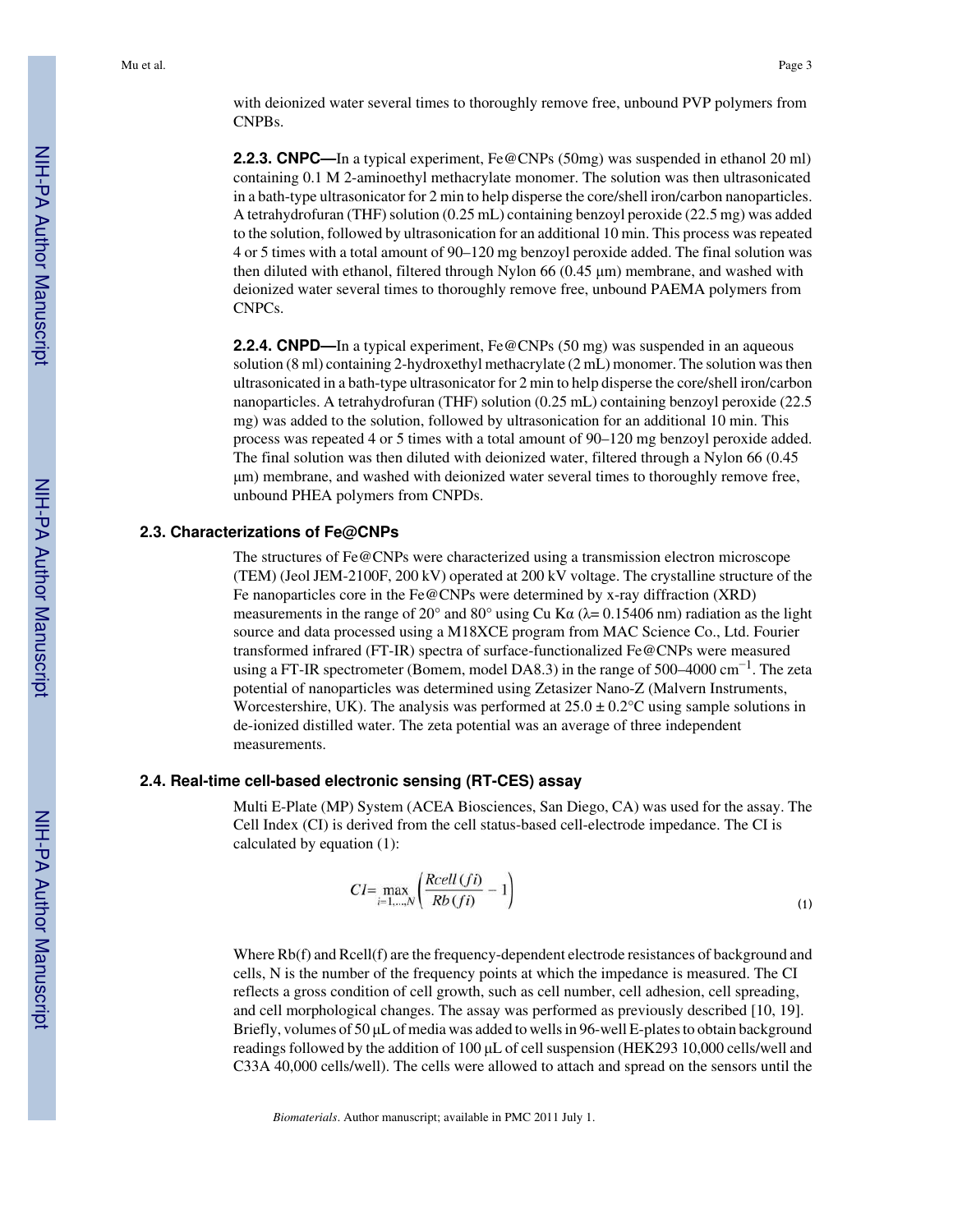cell index reaches ~1.0 before adding Fe@CNPs. Fe@CNPs were suspended in cell culture medium as stock solutions (800 μg/mL). They were added into cells with the final concentration of 25 and 50 μg/mL. The data points were collected automatically every 20 min. Each concentration was triplicated.

#### **2.5. Transmission electron microscopy (TEM) observation of cell uptake**

The method was adapted from previously described [10,11,19]. C33A cells were treated with 400 μg/mL CNPP or CNPA for 24 hours. Then cells were washed three times with PBS and fixed in 2.5% glutaraldehyde in 0.1M sodium cacodylate buffer (pH 7.4) for 1 hour at room temperature, then rinsed in three changes of same buffer. Cells were then post fixed one hour in 2% osmium tetraoxide with 3% potassium ferricyanide, rinsed in three changes of same buffer, next enbloc staining with a 2% aqueous uranyl acetate solution and dehydration through a graded series of alcohol (50%, 70%, 80%, 95%, 100%). They were then put into two changes of propylene oxide, a series of propylene/epon dilutions and embedded. The thin (70 nm) sections were cut on a Leica UC6 ultramicrotome and images were taken on a JEOL 1200 EX (JEOL, Ltd. Tokyo, Japan) using an AMT 2k digital Camera.

#### **2.6. Flow cytometry analyses**

Flow cytometry analyses were performed on a Guava® EasyCyte™ Mini flow cytometry system (Millipore, Billerica, MA).

**2.6.1. Reactive oxygen species (ROS) generation—**HEK293 and C33A cells were seeded into 12-well plates with the density of 200,000 cells per well. Twenty four hours later, Fe@CNPs stock solutions were added into cells with the final concentration of 50 and 400 μg/mL, respectively. Cells were incubated with nanoparticles for 24 hours. Cell culture medium was then replaced with Dihydroethidium (DHE) solution (5  $\mu$ M in cell culture medium) and incubated with cells for 30 min at 37 °C. Cells were then trypsinized and aspirated, followed by flow cytometry analysis. Red fluorescence was monitored.

**2.6.2 Annexin-V apoptosis assay—**HEK293 and C33A cells were seeded into 12-well plates with the density of 200,000 cells per well. Twenty four hours later, Fe@CNPs stock solutions were added into cells with the final concentration of 50 and 400 μg/mL, respectively. Cells were incubated with nanoparticles for 24 hours. Cells were then trypsinized, aspirated and suspended in 2 mL PBS. Cells were further incubated with Guava Nexin-V reagent for 20 min at room temperature in darkness (100 μL cell suspension was mixed with 100 μL reagent), followed by flow cytometry analysis.

**2.6.3 Cell cycle analysis—**HEK293 and C33A cells were seeded into 6-well plates with the density of 500,000 cells per well. Twenty four hours later, Fe@CNPs stock solutions were added into cells with the final concentration of 50 and 400 μg/mL, respectively. Cells were incubated with nanoparticles for 24 hours. Cells were then trypsinized, aspirated and counted, followed by being fixed in 5 mL ethanol for 4 hours at 4 °C. Cells were centrifuged and washed once with PBS; and equal numbers of cells were then re-suspended in 200 μL Guava cell cycle reagent. Cells were incubated with reagent for 30 min at room temperature in darkness prior to flow cytometry analysis.

## **3. Results and discussion**

#### **3.1. Characterization of Fe@CNPs**

The pristine Fe@CNPs was modified with different surface functionalities in this work (Figure 1A). These hydrophilic functionalities were chosen to make Fe@CNPs possess negative (acid), positive (amine), zwitterionic (vinyl pyrolidone) (Huang wrote this), and neutral (alcohol)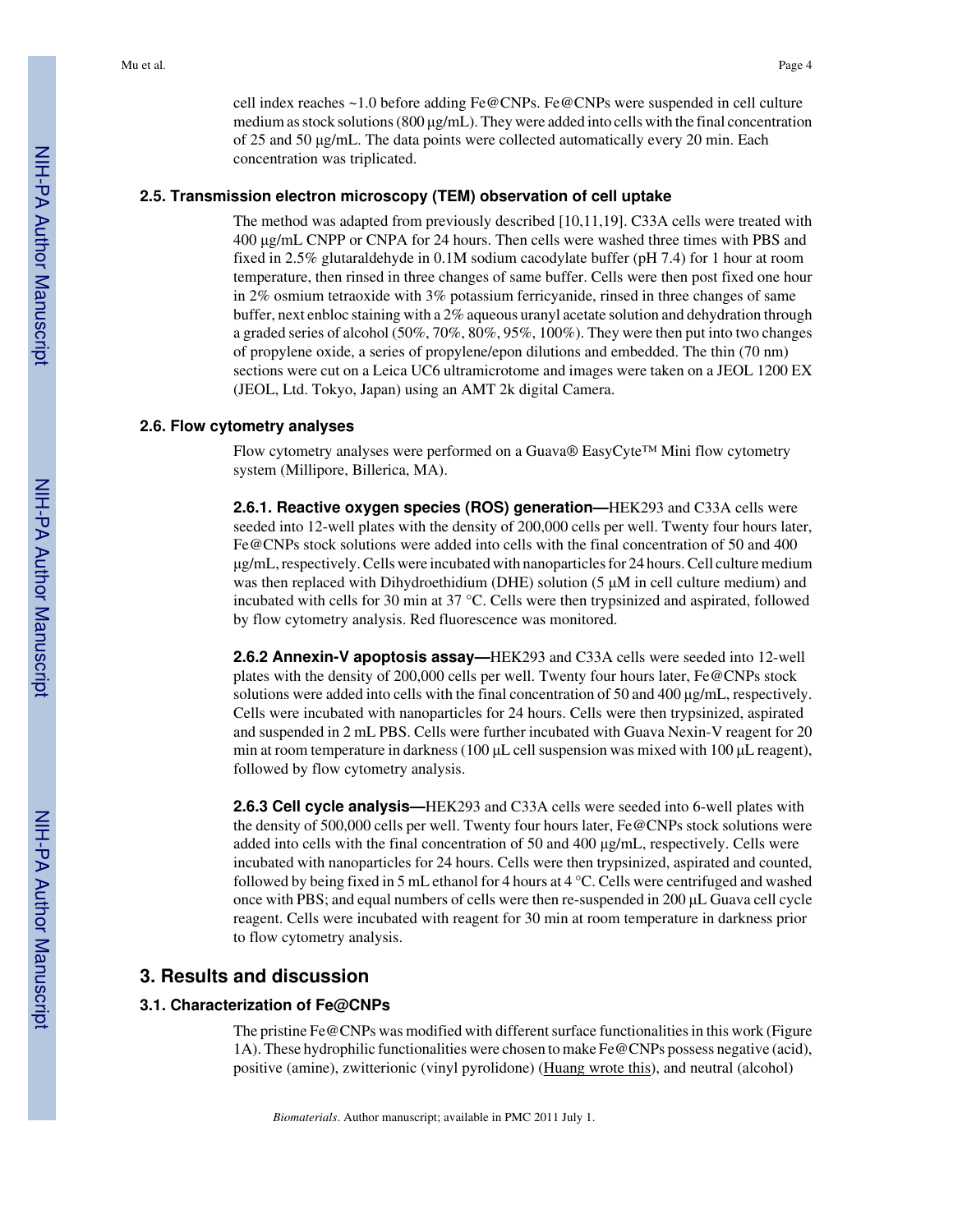charges at the physiological pH, which was used in cellular experiments. The TEM images in Figure 1B show that the pristine Fe@CNPs have well-graphitized graphene shells with an iron nanoparticle core in the center. The graphene shells can protect the iron nanoparticles from air oxidation in diverse biomedical applications and from acid etching in surface modification processes. After surface functionalization, Fe@CNPs was separated from free polymers in the solution by centrifugation and several wash-centrifuge cycles. After surface modification, Fe@CNPs became soluble in water. The surface functional groups were characterized by FT-IR (see Figure 1D). For CNPA, the characteristic bands of the acrylic acid moieties appear at 3300~3600 cm<sup>-1</sup> (strong and broad band for the acid -OH stretching), and 1730 cm<sup>-1</sup> (strong, for the acid >C=O stretching). For CNPB, the characteristic bands of the pyrolidone moieties appear at 3427 cm<sup>-1</sup> (for broad hydroxyl O-H stretching), 2927 cm<sup>-1</sup> (weak band for alkyl C-H stretching), and 1644 cm<sup>-1</sup> (strong band for the lactam >C=O stretching). The presence of the hydroxyl signal is due to the ketone-enol form tautomerization of the pyrolidone moiety. For CNPC, the characteristic bands of the primary amine moieties appear at 2960~3200 cm<sup>-1</sup> (for symmetric and asymmetric N-H stretching), and 1748 cm<sup>-1</sup> (for ester >C=O stretching). For CNPD, the characteristic strong and broad bands for the alkyl alcohol moiety appears at 3200~3600 cm<sup>-1</sup>, in accompany with strong stretching signal at 1740 cm<sup>-1</sup> for the ester >C=O. To characterize the structure of the encapsulated iron nanoparticle, powder x-ray diffraction measurements were also performed and results shown in Figure 1E. All five samples (CNPP, CNPA, CNPB, CNPC, and CNPD) show similar diffraction patterns. By comparison with the data in JCPDS, the diffraction peaks at 25.7, 43.5, 44.4, 50.6 and 64.8 were assigned to diffraction signals from the graphene (002),  $\gamma$ -Fe(111), α-Fe(110),  $\gamma$ -Fe(200), and α-Fe(200) crystalline facets, respectively (see also the assignments in the Figure 1E). The XRD measurements showed that the encapsulated iron nanoparticles could exist in either alpha- (with body-centered cubic crystalline structure) or gamma- (with face-centered cubic crystalline structure) form, or both. Surface functionalization occurs on the outmost graphene layer, and does change or affect the crystalline structures of the inner graphene layers and of the encapsulated iron nanoparticle. The surface charges of  $Fe@CNPs$  in aqueous solution were reflected in their ζ potentials (Figure 1C). Depending on their surface modifications, they exhibit various surface charges ranging from positive (CNPC) through neutral (CNPP) to negative (CNPA, CNPB and CNPD).

#### **3.2. Dynamic cellular responses of Fe@CNPs**

The interactions of nanoparticles with human cells are dynamic processes. However, traditional cytotoxicity assays are limited to end point assays. Important intermediate processes may be missed in these assays. Furthermore, most cytotoxicity assays are based on measuring optical signals and strong UV-Vis absorbing nanoparticles exhibit strong interference in these assays [20–22]. To avoid these problems, we applied a real-time cell electronic sensing assay (RT-CES) [19,23,24] to monitor the dynamic cellular responses to Fe@CNPs. In this work, we evaluated Fe@CNP's cellular effects on two human cell lines, human embryonic kidney cells (HEK293) and human cervical carcinoma cells (C33A). Figure 2 shows the time-dependent cell responses to different nanoparticles (Figure 2). The normalized cell index reflects the gross cell growth status [24]. For HEK293 cells, the growth at early stage of nanoparticles exposure was affected more than later phase. Except for CNPA, cells had a moderate recovery and adaptation even under the stress of all other Fe@CNPs. In contrast, all Fe@CNPs more or less suppressed the growth of C33A at the later stage. Only CNPA displayed strongest cell growth perturbation to both cell lines. The results show that despite some cell type-specific responses the surface chemistry plays a major role in perturbing cell proliferation. In previous reports and our own studies, carboxylated nanoparticles often showed stronger biological activities. Carboxylated multi-walled carbon nanotubes (MWCNT-COOH) have the strongest binding affinity to proteins over other types of surface chemistry [16]; SWCNT-COOH inhibits cell growth through a BMP signaling suppression mechanism [10]; magnetic nanoparticles (MNPs)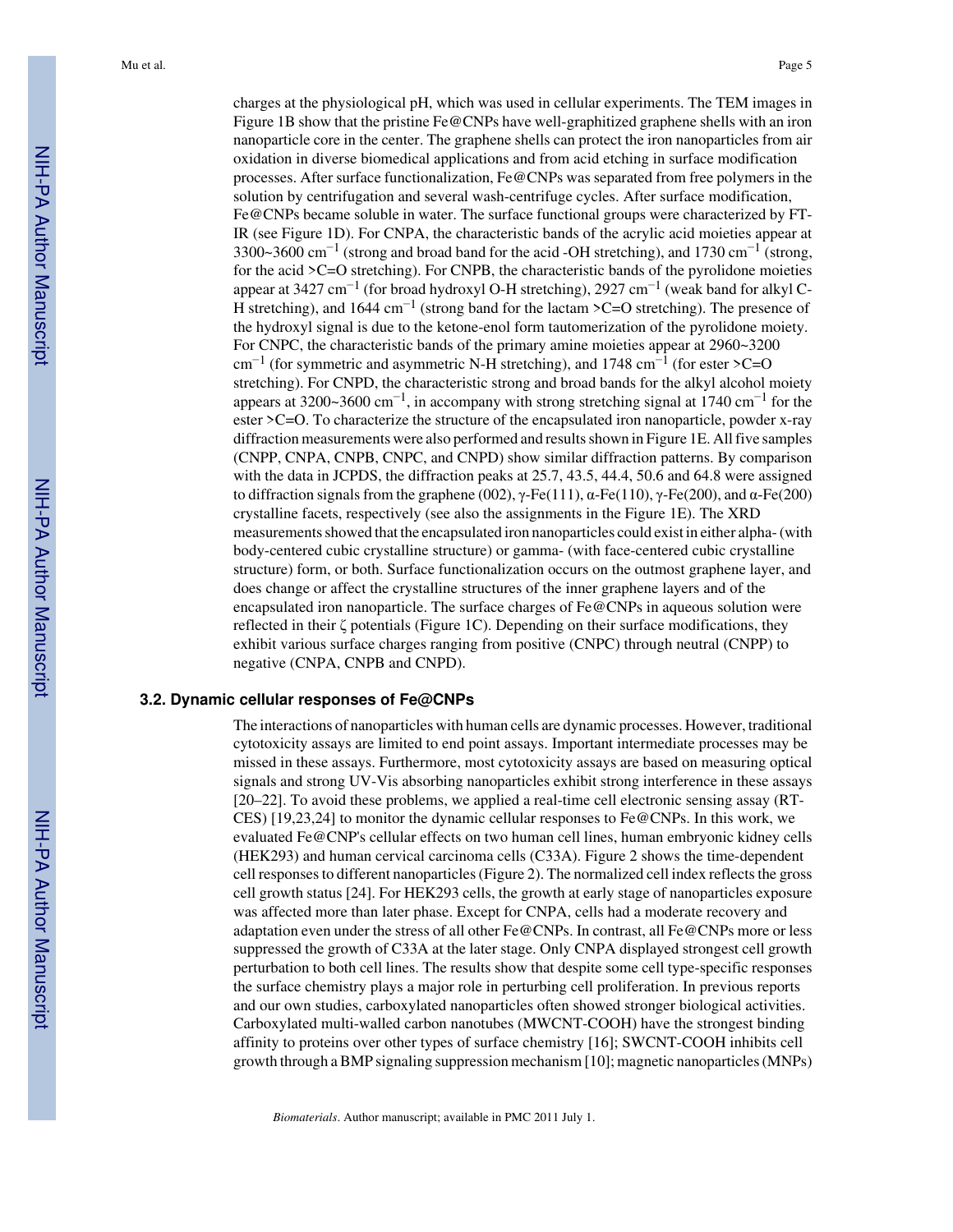with carboxyl modification can inhibit cell growth [19]. Further chemistry modifications on carboxyl group reduced toxicity of nanoparticles [16].

#### **3.3. Cell uptake**

To account for Fe@CNPs' effects on cell proliferation, it is desirable to examine whether nanoparticles can be taken up by human cell. The cell uptake was monitored by TEM after cells were incubated with Fe@CNPs for 1 h at  $37^{\circ}$ C. Results show that both pristine and modified nanoparticles can enter cells. Both nanoparticles were found in cytoplasmic vesicles (Fig. 3). Figure 3B shows that a cluster of CNPA was attacking cytoplasmic membrane (upper arrow) and was about to enter the cell. TEM results are consistent with the likelihood that Fe@CNPs entered cells mainly through endocytosis. On the basis of current knowledge, all types of spherical nanoparticles, no matter carbon nanostructures or magnetic nanoparticles enter cells through endocytosis [10,11,19,25]. Nanoparticles are then recruited into lysosome and exocytosed. It is clearly seen from TEM that Fe@CNP can enter cells freely indicating that they can be used for future drug delivery or cell labeling.

#### **3.4. ROS generation**

Exposure to nanoparticles may cause generation of reactive oxygen species (ROS) in cells. The oxidative stress is a widely accepted mechanism for nanoparticle toxicity [9,13]. To examine the induction of oxidative stress by Fe@CNPs with diverse surface chemistry, we examined cellular ROS generation by flow cytometry using a reductive reagent, dihydroethidium. This reagent reacts with ROS in cells and is subsequently oxidized to fluorescent ethidium. Cells were treated with nanoparticles for 24 h with a low (50 μg/mL) and a high dose (400 μg/mL), respectively. Results (Figure 4) show that, all Fe@CNPs caused a certain degree of oxidative stress as compared to control (red filled histograms) at the high dose in both cell lines. When treated at the low dose, only HEK293 cells generated ROS while C33A cells were not affected. These results indicate that HEK293 cells are more sensitive to Fe@CNPs than C33A cells. Interestingly, pristine Fe@CNPs don't generate ROS in HEK293 cells (Figure 4A) at the low dose, however, Fe@CNPs with surface modifications can induce slight oxidative stress in the same cell line. This is probably because that surface modification makes Fe@CNPs better dispersed and increases the chance of their interactions with cells. Similar phenomenon was also observed in surface-modified silver nanoparticles [26]. Furthermore, surface characteristics of particles may modify ROS generation in human cells such as quartz particles [27]. In contrast, no significant difference in ROS intensity (peak shift in Fig. 4) generated by surface modified Fe@CNPs (CNPA~D) was observed at various doses. Therefore, material components eventually play an important role in such effect.

#### **3.5. Annexin-V apoptosis assay**

Cell behavior is controlled by molecular events inside cell and ROS has been identified as an inducer of cell apoptosis [9,28,29]. Therefore, we determined Fe@CNP-induced cell apoptosis using Annexin-V by flow cytometry. Cells were treated with nanoparticles under the same conditions as oxidative stress experiments. Results show that only high dose CNPA generated 11.3% of apoptotic HEK293 cells. This result confirms that only CNPA shows cytotoxicity. Results indicate that most functionalized Fe@CNPs do not induce cell apoptosis although they induced ROS to the similar degree. Therefore, oxidative stress is not the inducer factor for cell apoptosis induced by Fe@CNPs. Furthermore, various perturbations of Fe@CNPs on cell proliferation (Figure 2) seem not correlated with cell apoptosis induced by nanoparticles with the exception of CNPA. Considering RT-CES measures a gross cell status including cell number, shape and spreading [24], other Fe@CNPs may only induce morphological changes or perturb cell growth without killing cells.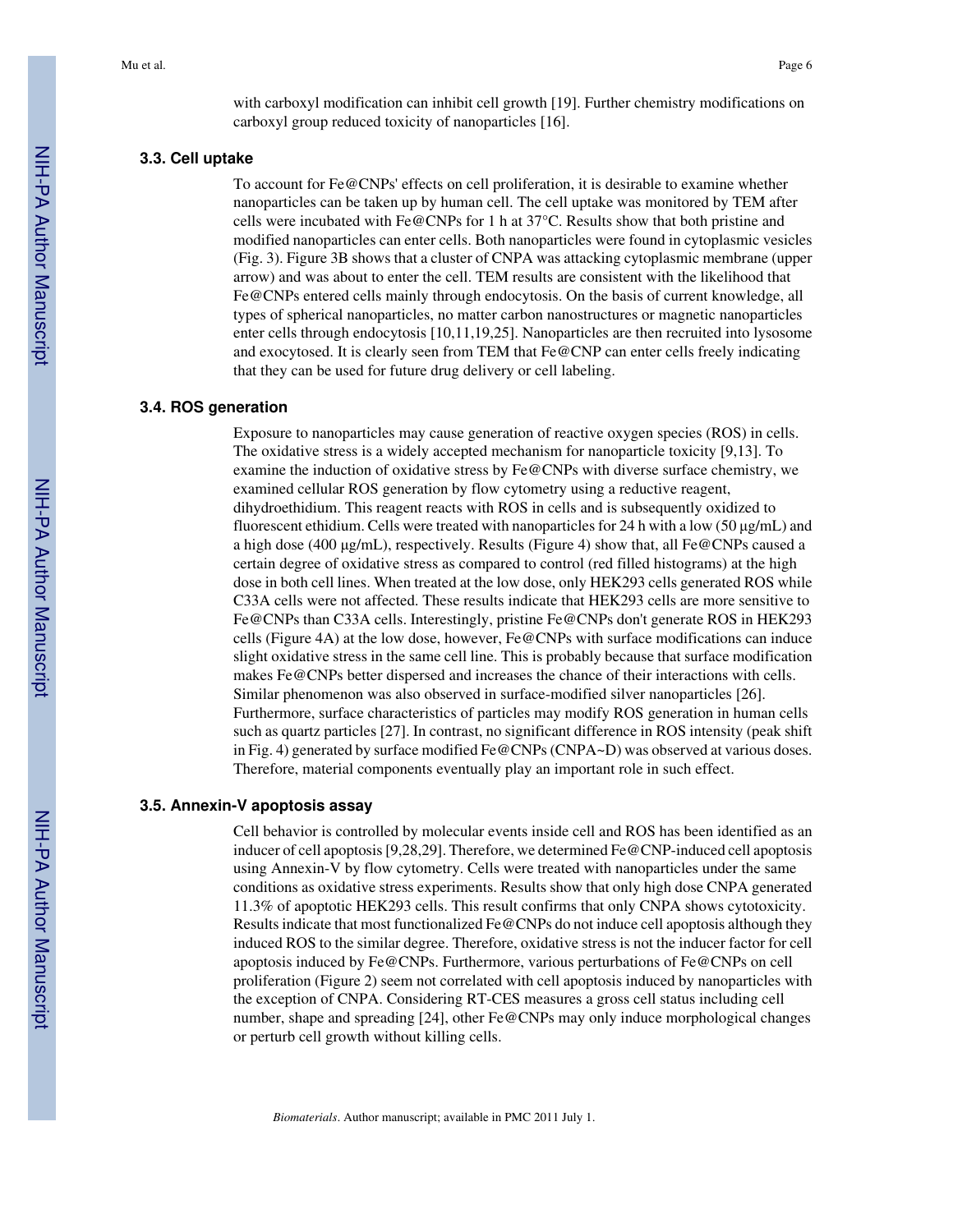#### **3.6. Cell cycle analysis**

Nanoparticle may perturb celluar signaling events and may affect cell cycle and eventually the cell proliferation [30,31]. To comprehensively evaluate the biological activities of Fe@CNPs, we examined their effects Fe@CNPs on cell cycle in both HEK293 and C33A cells. Cell cycle was analyzed under the same condition as oxidative stress and Annexin-V assays. Results show that, at low dose, Fe@CNPs had no effect on cell cycle distribution in both cell lines. At the high dose, all Fe@CNPs induced G0/G1 arrest and G2/M decrease in HEK293 cells. Among them, CNPA showed the most effects on cell cycle. Therefore, effects of Fe@CNPs on HEK293 proliferation (Figure 2) can be explained by their interference on cell cycle. All nanoparticles showed much less affect on C33A cells at both low and high doses. This indicates that the effect of Fe@CNPs on cell cycle is cell-type specific. In the same cell line, surface chemistry plays the major role in determining such effect.

#### **4. Conclusions**

To apply Fe@CNP materials in a wide range of biomedical practices, we investigated their biocompatibility by designing and synthesizing Fe@CNPs with diverse surface chemistry and comprehensively examining their cellular perturbation including dynamic cellular responses, cell uptake, oxidative stress, induction of cell apoptosis and influence on cell cycle. All data support that the cellular responses of Fe@CNPs are both surface-chemistry dependent and cell type specific. Only the carboxlyated Fe@CNPs exhibited consistent toxicity at a high dose. Other Fe@CNPs examined here are non-cytotoxic. Fe@CNPs have advantages over plain carbon or metal nanoparticles. Surface chemistry modifications on these nanoparticles make them more soluble in aqueous solution and suitable candidates for nanomedicine applications. On the basis of our examinations, the selected functional nanomaterials from this work can be further utilized in various biomedical fields.

#### **Acknowledgments**

We thank Ms. Linda Mann (Cell and tissue imaging, St. Jude Children's Research Hospital) for the technical assistance on TEM in cell uptake study. This work was supported by the National Basic Research Program of China (973 Program 2010CB933504), National Cancer Institute (P30CA027165), the American Lebanese Syrian Associated Charities (ALSAC), and St. Jude Children's Research Hospital.

## **References**

- 1. Maynard AD, Aitken RJ, Butz T, Colvin V, Donaldson K, Oberdorster G, et al. Safe handling of nanotechnology. Nature 2006;444(7117):267–269. [PubMed: 17108940]
- 2. Hsin YL, Lin CF, Liang YC, Hwang KC, Horng JC, Ho JAA, et al. Microwave arcing induced formation and growth mechanisms of core/shell metal/carbon nanoparticles in organic solutions. Adv Funct Mater 2008;18(14):2048–2056.
- 3. Liang YC, Hwang KC, Lo SC. Solid-state microwave-arcing-induced formation and surface functionalization of core/shell metal/carbon nanoparticles. Small 2008;4(4):405–409. [PubMed: 18383573]
- 4. Liu Z, Robinson JT, Sun XM, Dai HJ. PEGylated nanographene oxide for delivery of water-insoluble cancer drugs. J Am Chem Soc 2008;130(33):10876–10877. [PubMed: 18661992]
- 5. Gao LZ, Nie L, Wang TH, Qin YJ, Guo ZX, Yang DL, et al. Carbon nanotube delivery of the GFP gene into mammalian cells. ChemBioChem 2006;7(2):239–242. [PubMed: 16370018]
- 6. Ding LH, Stilwell J, Zhang TT, Elboudwarej O, Jiang HJ, Selegue JP, et al. Molecular characterization of the cytotoxic mechanism of multiwall carbon nanotubes and nano-onions on human skin fibroblast. Nano Lett 2005;5(12):2448–2464. [PubMed: 16351195]
- 7. Lam CW, James JT, McCluskey R, Arepalli S, Hunter RL. A review of carbon nanotube toxicity and assessment of potential occupational and environmental health risks. Crit Rev Toxicol 2006;36(3): 189–217. [PubMed: 16686422]

*Biomaterials*. Author manuscript; available in PMC 2011 July 1.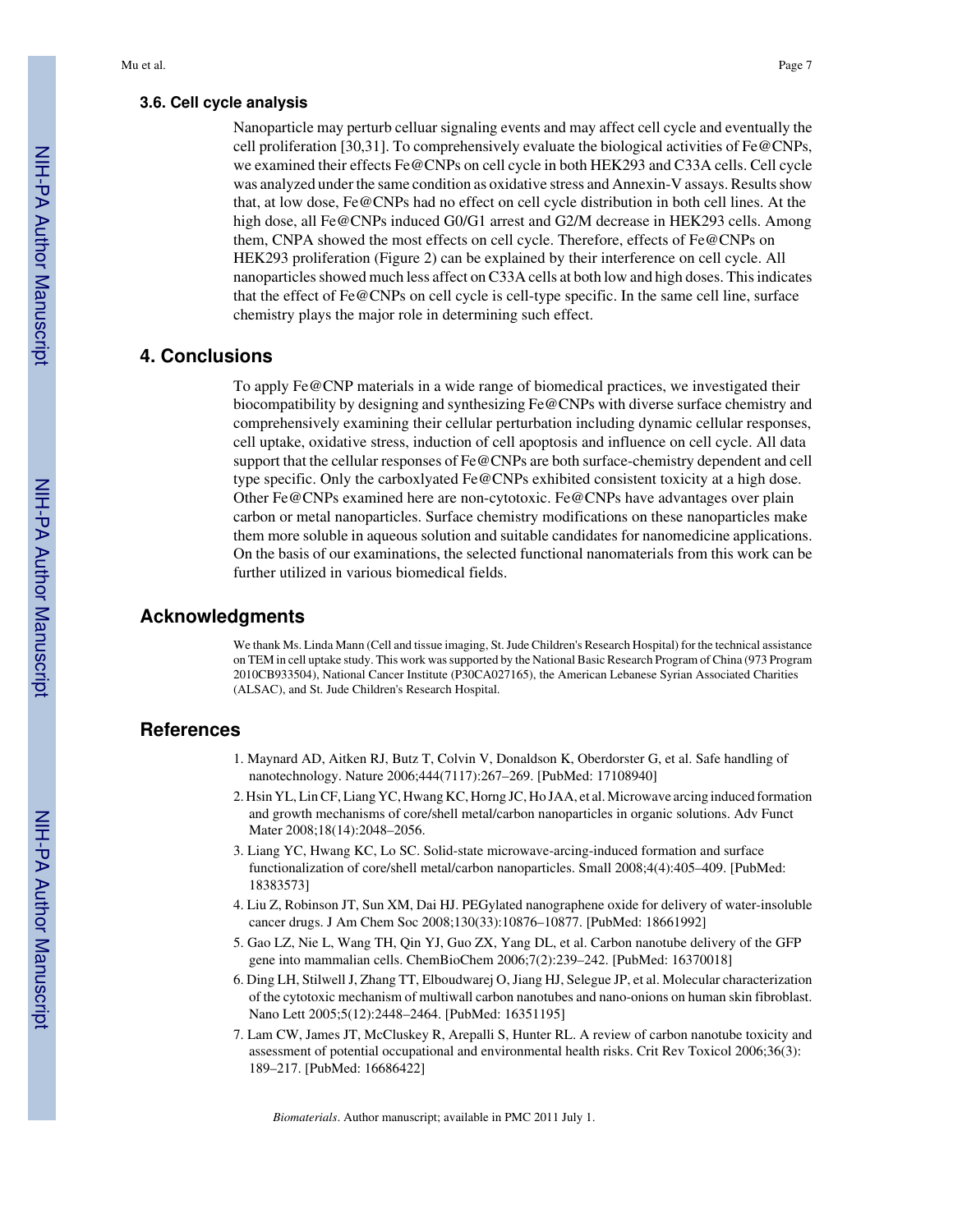- 8. Magrez A, Kasas S, Salicio V, Pasquier N, Seo JW, Celio M, et al. Cellular toxicity of carbon-based nanomaterials. Nano Lett 2006;6(6):1121–1125. [PubMed: 16771565]
- 9. Manna SK, Sarkar S, Barr J, Wise K, Barrera EV, Jejelowo O, et al. Single-walled carbon nanotube induces oxidative stress and activates nuclear transcription factor-kappa B in human keratinocytes. Nano Lett Sep;2005 5(9):1676–1684. [PubMed: 16159204]
- 10. Mu Q, Du G, Chen T, Zhang B, Yan B. Suppression of Human Bone Morphogenetic Protein Signaling by Carboxylated Single-Walled Carbon Nanotubes. ACS Nano 2009;3(5):1139–1144. [PubMed: 19402638]
- 11. Mu QX, Broughton DL, Yan B. Endosomal Leakage and Nuclear Translocation of Multiwalled Carbon Nanotubes: Developing a Model for Cell Uptake. Nano Lett Dec;2009 9(12):4370–4375. [PubMed: 19902917]
- 12. Qu GB, Bai YH, Zhang Y, Jia Q, Zhang WD, Yan B. The effect of multiwalled carbon nanotube agglomeration on their accumulation in and damage to organs in mice. Carbon Jul;2009 47(8):2060– 2069.
- 13. Sayes CM, Gobin AM, Ausman KD, Mendez J, West JL, Colvin VL. Nano-C-60 cytotoxicity is due to lipid peroxidation. Biomaterials Dec;2005 26(36):7587–7595. [PubMed: 16005959]
- 14. Usenko CY, Harper SL, Tanguay RL. In vivo evaluation of carbon fullerene toxicity using embryonic zebrafish. Carbon Aug;2007 45(9):1891–1898. [PubMed: 18670586]
- 15. Sayes CM, Liang F, Hudson JL, Mendez J, Guo WH, Beach JM, et al. Functionalization density dependence of single-walled carbon nanotubes cytotoxicity in vitro. Toxicol Lett Feb;2006 161(2): 135–142. [PubMed: 16229976]
- 16. Mu QX, Liu W, Xing YH, Zhou HY, Li ZW, Zhang Y, et al. Protein binding by functionalized multiwalled carbon nanotubes is governed by the surface chemistry of both parties and the nanotube diameter. J Phys Chem C 2008;112(9):3300–3307.
- 17. Zhang B, Xing YH, Li ZW, Zhou HY, Mu QX, Yan B. Functionalized Carbon Nanotubes Specifically Bind to alpha-Chymotrypsin's Catalytic Site and Regulate Its Enzymatic Function. Nano Lett Jun; 2009 9(6):2280–2284. [PubMed: 19408924]
- 18. Zhou HY, Mu QX, Gao NN, Liu AF, Xing YH, Gao SL, et al. A nano-combinatorial library strategy for the discovery of nanotubes with reduced protein-binding, cytotoxicity, and immune response. Nano Lett 2008;8(3):859–865. [PubMed: 18288815]
- 19. Mu QX, Li ZW, Li X, Mishra SR, Zhang B, Si ZK, et al. Characterization of protein clusters of diverse magnetic nanoparticles and their dynamic interactions with human cells. Journal of Physical Chemistry C 2009;113(14):5390–5395.
- 20. Guldi DM, Prato M. Excited-state properties of C60 fullerene derivatives. Acc Chem Res 2000;33 (10):695–703. [PubMed: 11041834]
- 21. Berciaud S, Cognet L, Poulin P, Weisman RB, Lounis B. Absorption spectroscopy of individual single-walled carbon nanotubes. Nano Lett 2007;7(5):1203–1207. [PubMed: 17385932]
- 22. Worle-Knirsch JM, Pulskamp K, Krug HF. Oops they did it again! Carbon nanotubes hoax scientists in viability assays. Nano Lett 2006;6(6):1261–1268. [PubMed: 16771591]
- 23. Abassi YA, Jackson JA, Zhu J, O'Connell J, Wang XB, Xu X. Label-free, real-time monitoring of IgE-mediated mast cell activation on microelectronic cell sensor arrays. J Immunol Methods 2004;292(1–2):195–205. [PubMed: 15350524]
- 24. Solly K, Wang XB, Xu X, Strulovici B, Zheng W. Application of real-time cell electronic sensing (RT-CES) technology to cell-based assays. Assay Drug Dev Technol 2004;2(4):363–372. [PubMed: 15357917]
- 25. Decuzzi P, Ferrari M. The role of specific and non-specific interactions in receptor-mediated endocytosis of nanoparticles. Biomaterials 2007;28(18):2915–2922. [PubMed: 17363051]
- 26. Ahamed M, Karns M, Goodson M, Rowe J, Hussain SM, Schlager JJ, et al. DNA damage response to different surface chemistry of silver nanoparticles in mammalian cells. Toxicology and Applied Pharmacology 2008;233(3):404–410. [PubMed: 18930072]
- 27. Schins RPF, Duffin R, Hohr D, Knaapen AM, Shi T, Weishaupt C, et al. Surface modification of quartz inhibits toxicity, particle uptake, and oxidative DNA damage in human lung epithelial cells. Chemical Research in Toxicology 2002;15(9):1166–1173. [PubMed: 12230410]

*Biomaterials*. Author manuscript; available in PMC 2011 July 1.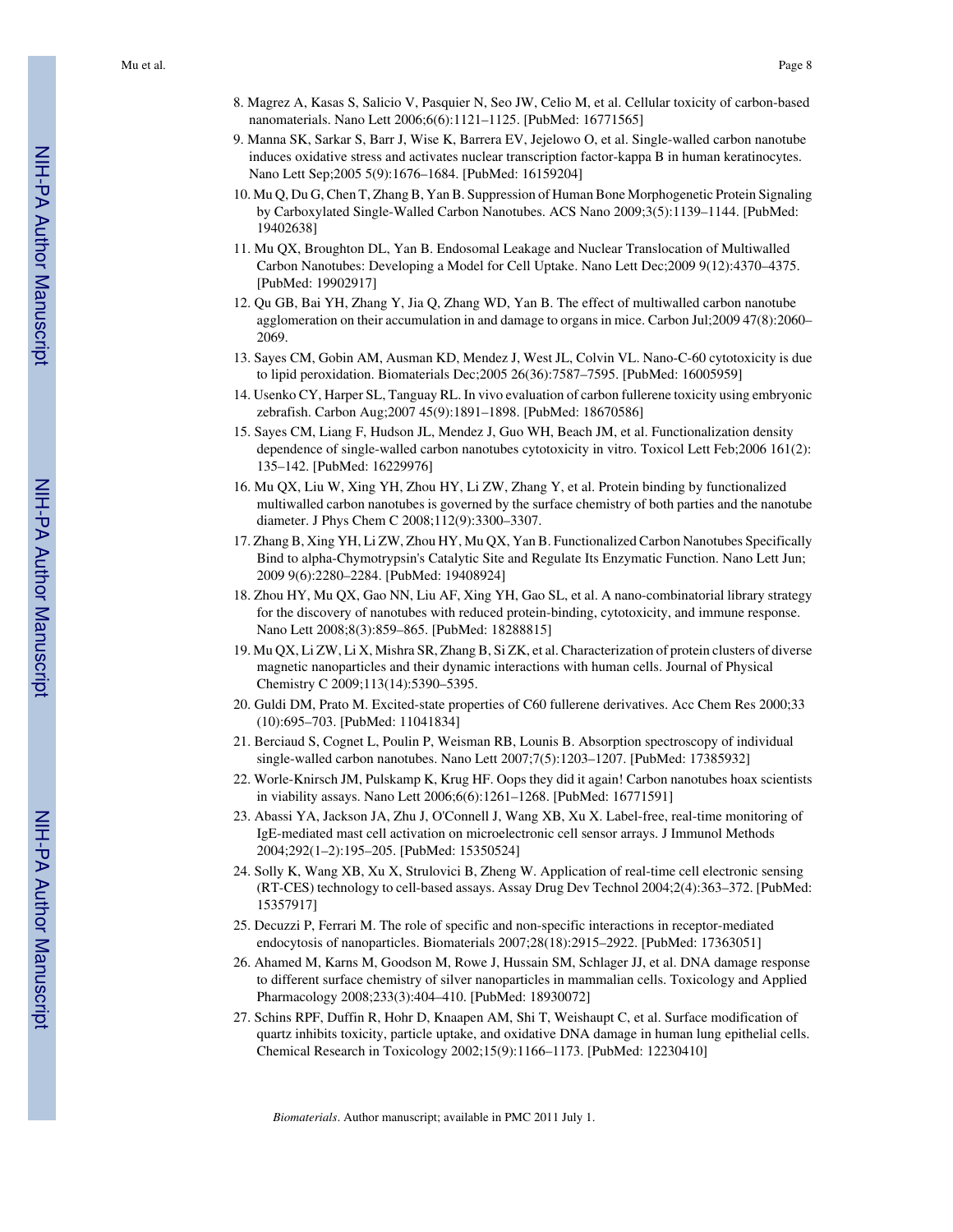- 28. Wang F, Gao F, Lan MB, Yuan HH, Huang YP, Liu JW. Oxidative stress contributes to silica nanoparticle-induced cytotoxicity in human embryonic kidney cells. Toxicol Vitro 2009;23(5):808– 815.
- 29. Albright CD, Salganik RI, Craciunescu CN, Mar MH, Zeisel SH. Mitochondrial and microsomal derived reactive oxygen species mediate apoptosis induced by transforming growth factor-beta 1 in immortalized rat hepatocytes. J Cell Biochem 2003;89(2):254–261. [PubMed: 12704789]
- 30. Yang, H.; Wu, QY.; Tang, M.; Kong, L.; Xia, T.; Yin, HR., et al. Cytotoxicity and DNA-damage in mouse macrophage exposed to silica nanoparticles. In: Ding, JY.; Wang, XY.; Hong, Q.; Guo, WW.; Xin, XP., editors. 8th National Postgraduate Symposium on Environmental and Occupational Medicine, Proceedings; Shanghai: Shanghai Ctr Dis Control & Prevention; 2009. p. 100-105.
- 31. Huang DM, Hsiao JK, Chen YC, Chien LY, Yao M, Chen YK, et al. The promotion of human mesenchymal stem cell proliferation by superparamagnetic iron oxide nanoparticles. Biomaterials 2009;30(22):3645–3651. [PubMed: 19359036]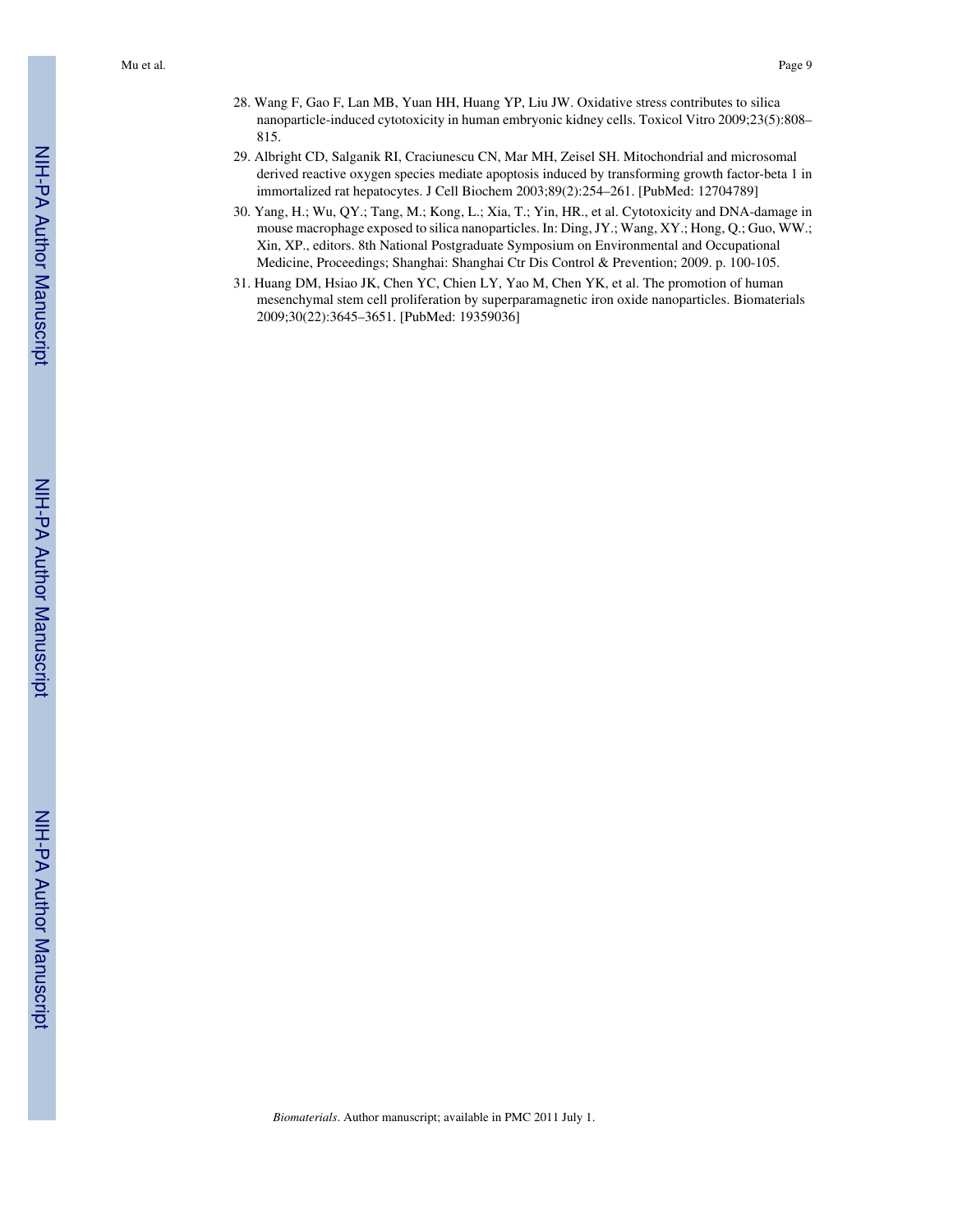

#### **Figure 1.**

Surface chemical structure and characterizations of various Fe@CNPs. A. Monomer structures of polymers coated on Fe@CNPs' surface; B. TEM micrographs of CNPC (left) and CNPD (right), respectively; C. ζ-potential measurement of five Fe@CNPs; D. FT-IR adsorption spectra of modified Fe@CNPs; E. XRD spectra of five Fe@CNPs.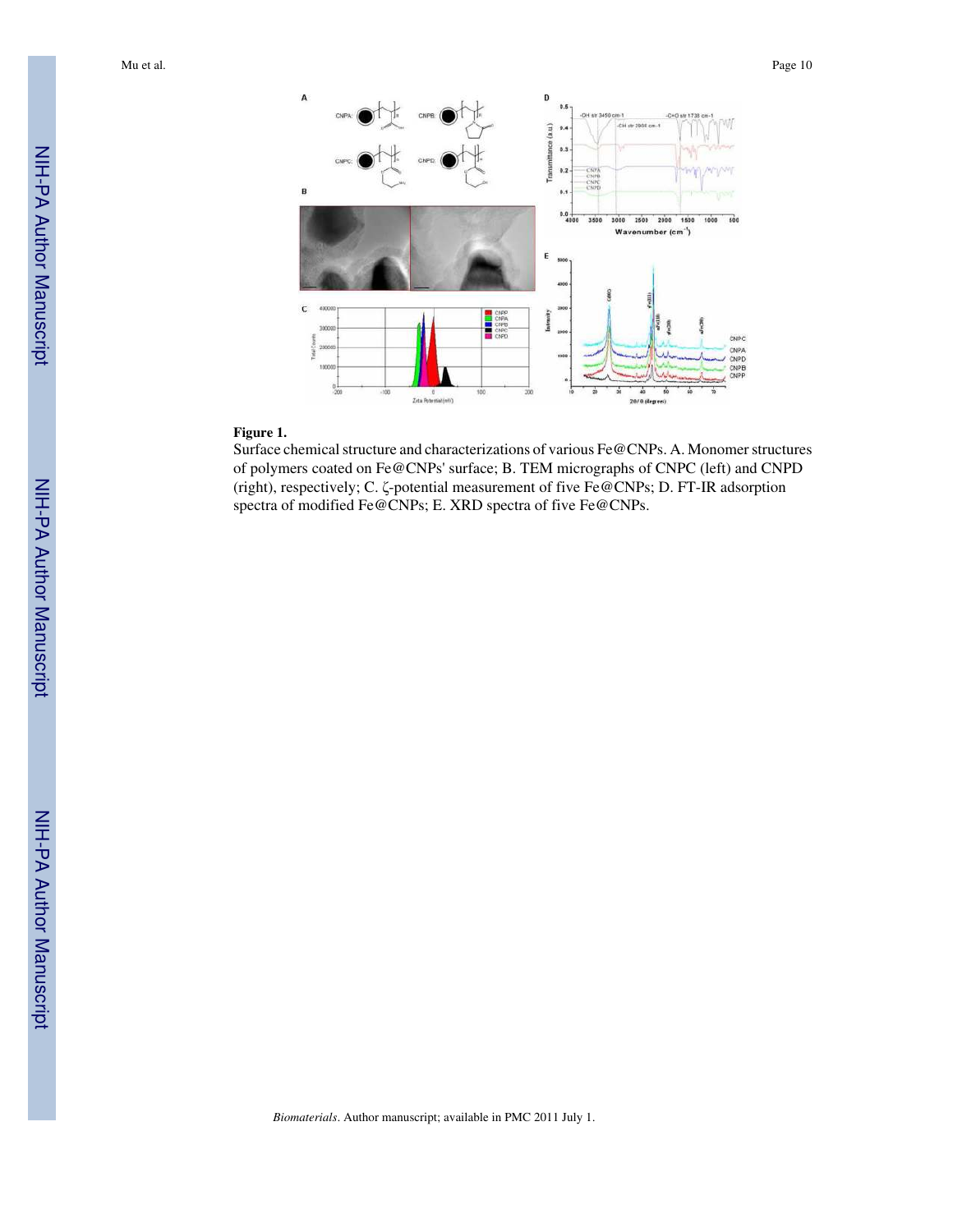

#### **Figure 2.**

Dynamic cellular responses of five Fe@CNPs. A–E, HEK293 cells; F–J, C33A cells. Cells were treated with Fe@CNPs for 25 (blue lines) and 50 (brown lines) μg/mL, respectively. Cell indices of the last time point before Fe@CNPs added were set to 1.0 and that time was set to zero. Cell growth curves were averaged from three individual measurements. Red lines indicate growth patterns of normal cells.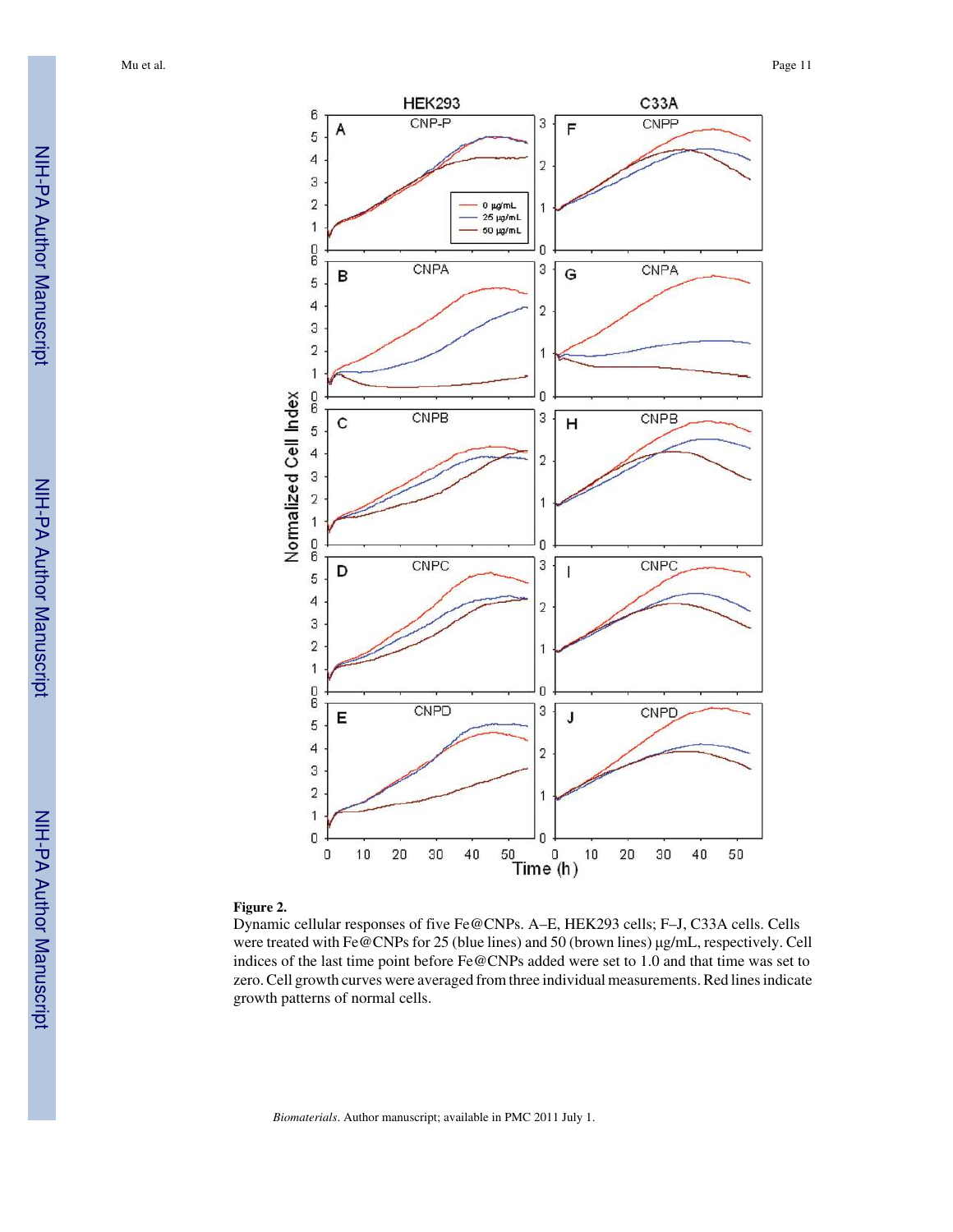

#### **Figure 3.**

TEM characterization of Fe@CNPs' uptake into C33A cells. A, CNPP; B, CNPA. Cells were treated with 400 μg/mL CNPP or CNPA at 37°C for 1 h, respectively. The cells were then fixed, embedded and sectioned followed by imaging. Arrows indicate Fe@CNPs and scale bars represent 100 nm.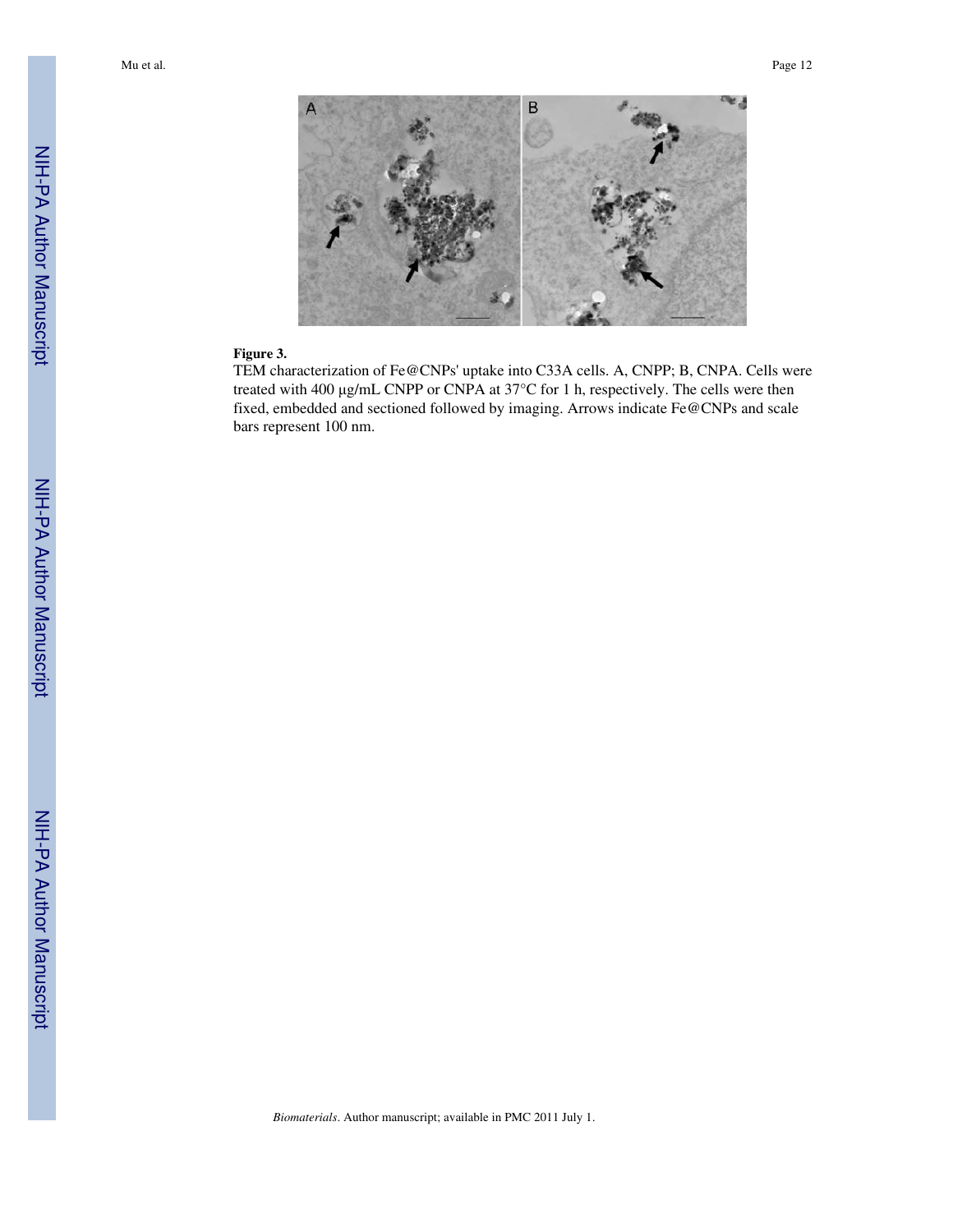

#### **Figure 4.**

ROS generation monitored by flow cytometry. HEK293 cells (A–J) and C33A cells (K–T) were treated with 50 and 400 μg/mL Fe@CNPs for 24 h, respectively. In these histogram plots, red filled regions indicate normal cell controls, unfilled regions indicate five Fe@CNPs treated cells, of which blue indicates CNPP, green indicates CNPA, pink indicates CNPB, brown indicates CNPC and black indicates CNPD.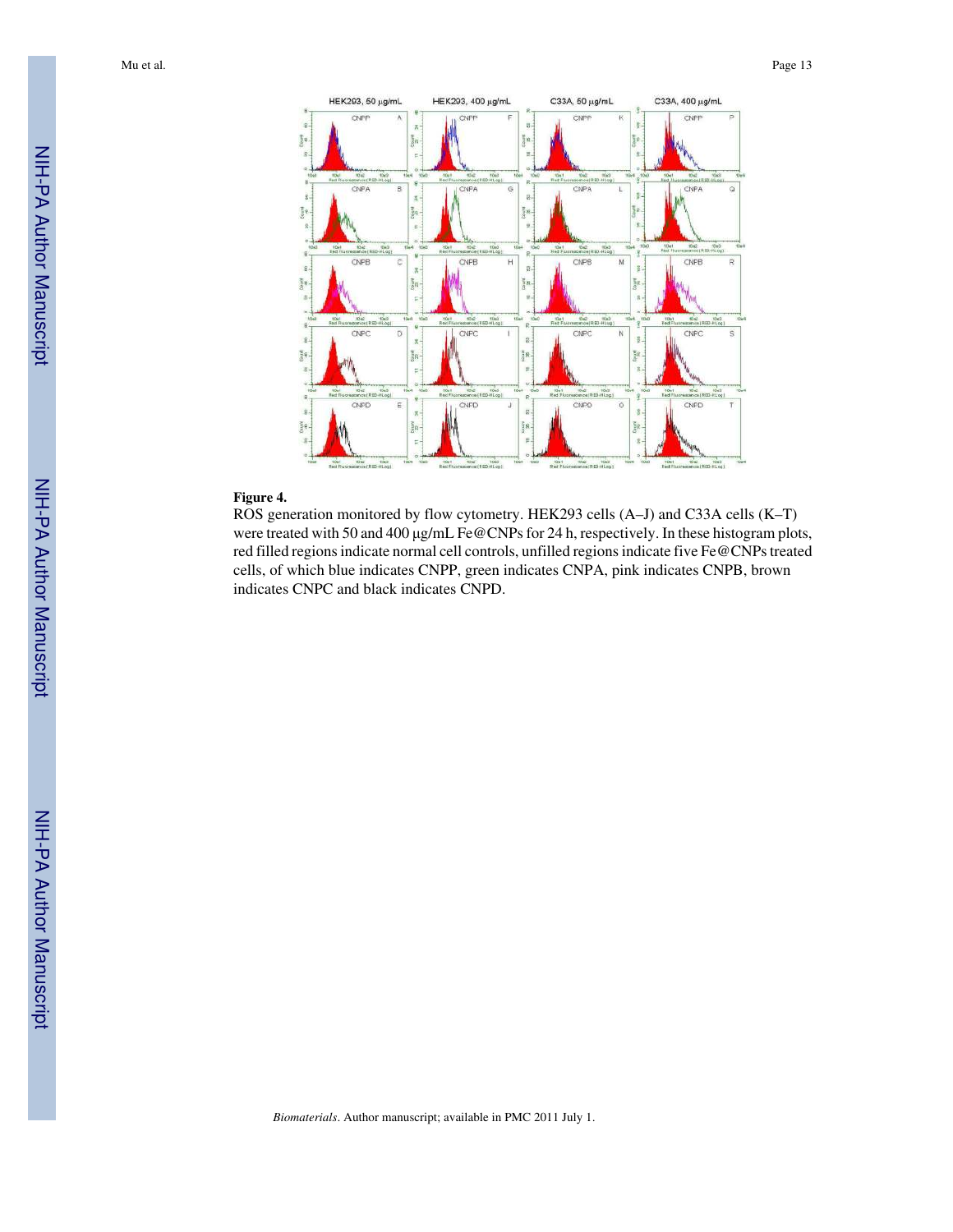

#### **Figure 5.**

Apoptosis detection by Annexin-V assay. HEK293 cells (A–L) and C33A cells (M–X) were treated with 50 and 400 μg/mL for 24 h, respectively. In four windows of each plot, the lower left indicates normal cells, the lower right indicates early apoptotic cells, the upper right indicates middle phase apoptotic cells and the upper left indicates late phase apoptotic cells or necrotic cells. Blue arrow indicates the apoptotic cells induced by CNPA at the concentration of 400 μg/mL.